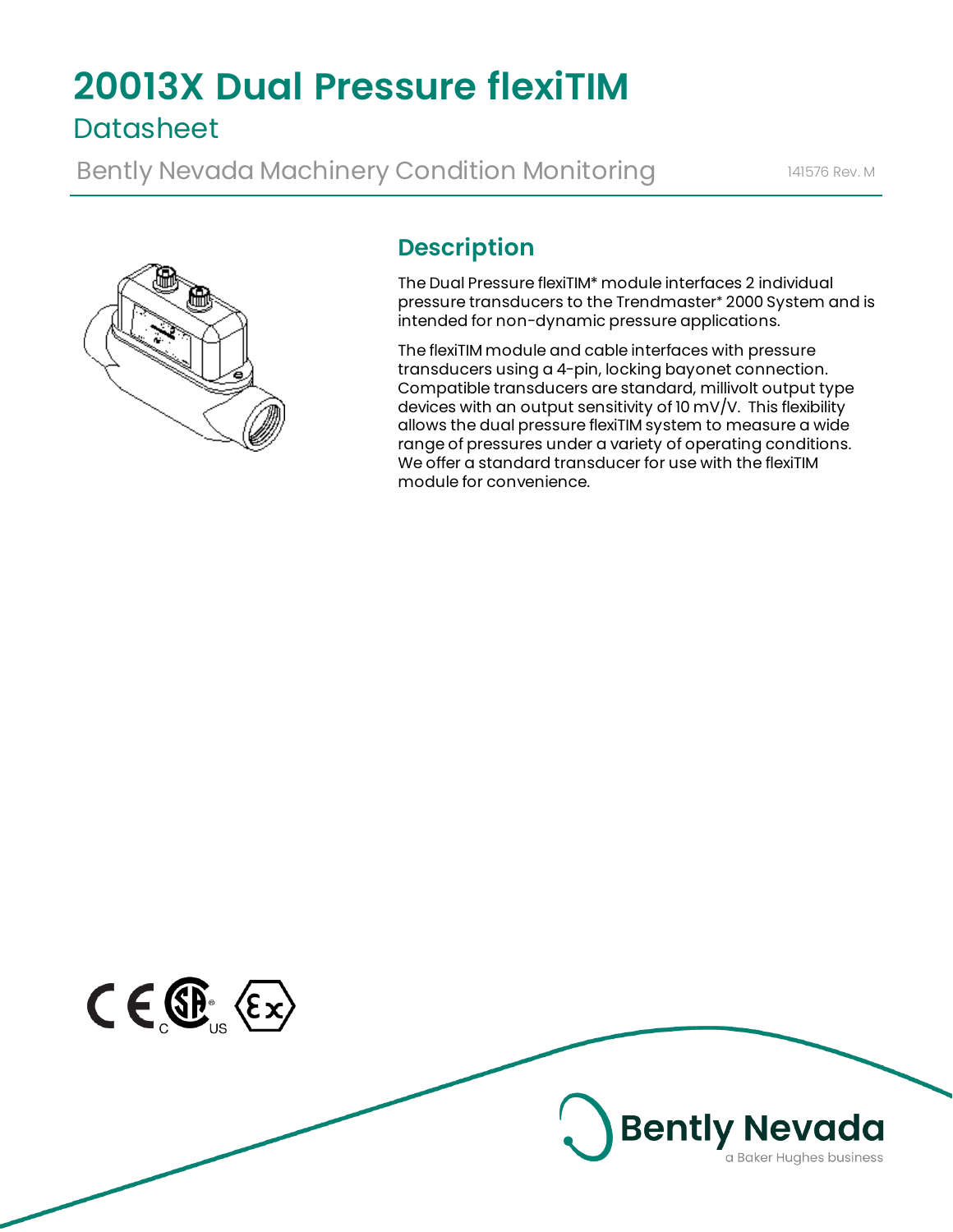# **Specifications**

All specifications are at 25 °C (77 °F) unless otherwise specified.



### **200130 Dual Pressure flexiTIM**

# **Electrical**

| <b>Full Scale</b><br>Range                 | The pressure transducer sets<br>the Trendmaster full-scale<br>pressure range. The user enters<br>the transducer's full-scale range<br>into the Trendmaster software. |
|--------------------------------------------|----------------------------------------------------------------------------------------------------------------------------------------------------------------------|
| Accuracy                                   | $\pm 8.5\%$ of the transducer<br>full-scale rating (transducer<br>accuracy not included).                                                                            |
| Transducer<br>Excitation<br>Voltage        | $4.98$ Vdc $\pm$ 65 mVdc.                                                                                                                                            |
| Maximum<br>Transducer<br>Supply<br>Current | 2.5 mA absolute maximum<br>available over temperature.                                                                                                               |
| Transducer<br>OK Range                     | I Vdc to 3 Vdc bias from<br>transducer (nominal).                                                                                                                    |
| Resolution                                 | 0.025% of transducer's full scale<br>rating.                                                                                                                         |
| Transducer                                 | Bridge type meeting stated<br>requirements.                                                                                                                          |

# **Environmental Limits**

| Operating   | -40 °C to +100 °C (-40 °F to +212                                                             |
|-------------|-----------------------------------------------------------------------------------------------|
| Temperature | 아).                                                                                           |
| Humidity    | 100% condensing on exposed<br>surfaces.<br>100% non-condensing on<br>surfaces inside conduit. |

# **Mechanical**

| Housing<br><b>Materials</b> | Powder-coated aluminum.                                  |
|-----------------------------|----------------------------------------------------------|
| Weight                      | 554 g (20 oz) not including<br>conduit body              |
| <b>Dimensions</b>           | See Graphs and Figures and<br><b>Graphs and Figures.</b> |

## **200131 Cables**

| Operating<br>Temperature | -20 °C to +100 ° C (-4 °F to +212<br>아).                                                                                                                                                                                  |
|--------------------------|---------------------------------------------------------------------------------------------------------------------------------------------------------------------------------------------------------------------------|
| Minimum<br>Bend Radius   | 25.4 mm (1.0 in).                                                                                                                                                                                                         |
| Construction             | 4-conductor (22 AWG) with foil<br>shield and drain wire (100%<br>coverage), yellow PVC outer<br>jacket.                                                                                                                   |
| Connectors               | Screw-on, 5-pin, keyed<br>connector on the flexiTIM end<br>and a PT06F8-4S (or<br>equivalent) on the transducer<br>end. The user should install the<br>environmental boot over the<br>transducer's connector and<br>body. |

### **200132 Pressure Transducer**

| Pressure<br>Ranges PSISG | 30, 50, 100, 300, and 500.                                               |
|--------------------------|--------------------------------------------------------------------------|
| Sensitivity              | $10 \text{ mV/V} \pm 1\%$ .                                              |
| Zero Offset              | ±3mV (±6% of full scale<br>range) at atmospheric<br>pressure (14.7 PSI). |
| Absolute<br>Accuracy     | ±4% over compensated<br>temperature range.                               |
| Fxcitation               | 5 Vdc to 10 VDC (nominal).                                               |
| Input<br>Resistance      | $>2$ K W.                                                                |
| Output<br>Resistance     | < 6 K W.                                                                 |

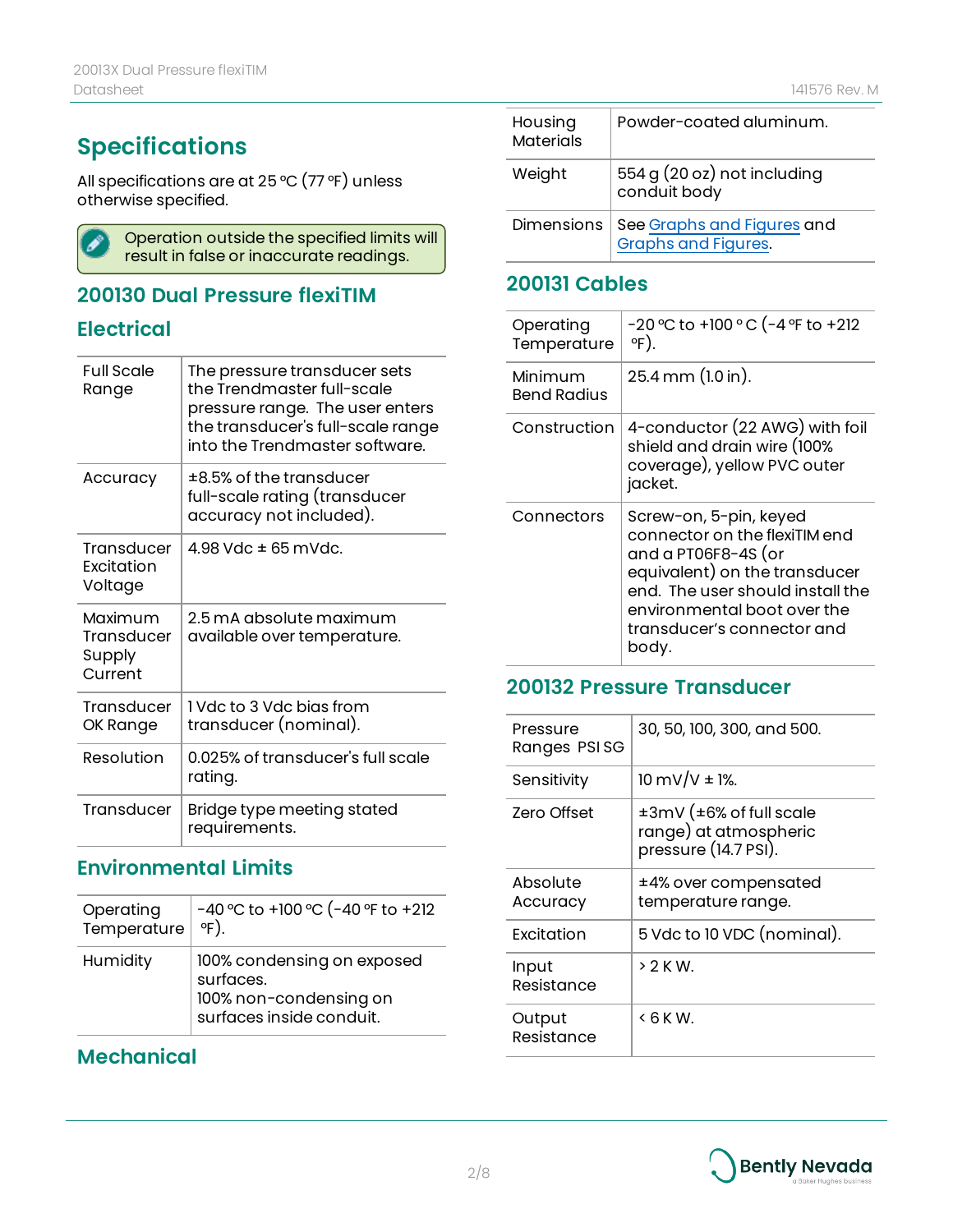| Operating<br>Temperature   | -54 °C to +121 °C (-65 °F to<br>+250 °F).                            |
|----------------------------|----------------------------------------------------------------------|
| Compensated<br>Temperature | +10 °C to +93 °C (+50 °F to<br>+200 °F).                             |
| Connector                  | MS3113H8-4P, 4-position male<br>or equivalent:<br>$A = +$ Excitation |
|                            | $B = +$ Out                                                          |
|                            | $C = -$ Out                                                          |
|                            | $D = -$ Excitation                                                   |
| <b>Proof Pressure</b>      | 2X Full Pressure Scale.                                              |
| <b>Burst Pressure</b>      | 3X Full Pressure Scale                                               |
| Pressure<br>Fitting        | $1/4$ – 18 NPT male.                                                 |
| Case Material              | 316 Stainless Steel.                                                 |
| Insulation<br>resistance   | $>$ 50 M $\Omega$ @ 50 VDC.                                          |

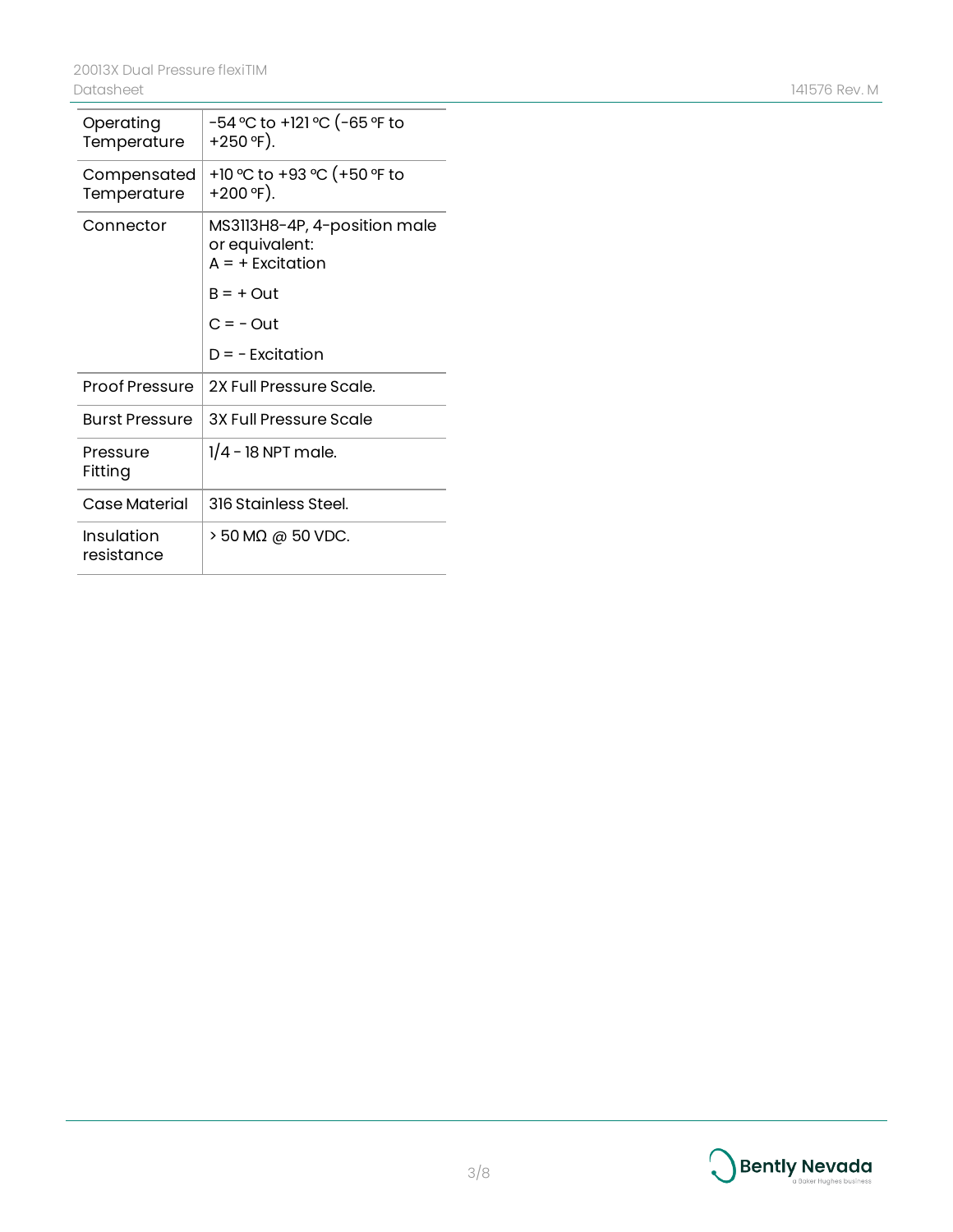# **Ordering Information**

### **200130 Dual Pressure flexiTIM Module (all conduit bodies have 1 inch hubs).**

#### **200130-AXX-BXX**

| А:             | Conduit body style                           |
|----------------|----------------------------------------------|
| 0 O            | No conduit body                              |
| 0 1            | Appleton® Style C body,<br>malleable iron    |
| 0 <sub>2</sub> | Appleton Style E body, malleable<br>iron     |
| 03             | Appleton Style C body,<br>aluminum           |
| 04             | Appleton Style E body,<br>aluminum           |
| 05             | Weatherproof housing mount                   |
| B:             | Approvals                                    |
| 0 <sub>0</sub> | CSA, Class 1 DIV 2, no barriers              |
| 0 1            | CSA approvals installed with<br>barriers     |
| 02             | CENELEC approvals installed with<br>barriers |

#### **Transducer Cables**

#### **200131-AXX**

| A: | Cable length                      |
|----|-----------------------------------|
| 05 | $0.5$ metres $(l.6$ feet)         |
| 10 | $1.0$ metre $(3.3$ feet)          |
| 15 | $1.5$ metres $(4.9 \text{ feet})$ |
| 20 | $2.0$ metres $(6.6$ feet)         |
| 40 | 4.0 metres (13.1 feet)            |
| 60 | 6.0 metres (19.7 feet)            |
| 90 | 9.0 metres (29.5 feet)            |

# **Pressure Transducer**

#### **200132-AXXX**

| А:   | Pressure rating  |
|------|------------------|
| 030  | 0 to 30 PSI SG   |
| 050  | 0 to 50 PSI SG   |
| 100  | 0 to 100 PSI SG  |
| 200  | 0 to 200 PSI SG  |
| 300  | 0 to 300 PSI SG  |
| 500  | 0 to 500 PSI SG  |
| 1000 | 0 to 1000 PSI SG |
| 1500 | 0 to 1500 PSI SG |
| 2000 | 0 to 2000 PSI SG |

### **Accessories**

| 126709-04 | Trendmaster 2000 Installation<br>Guide, Includes flexiTIM<br>Installation Guide.                                              |
|-----------|-------------------------------------------------------------------------------------------------------------------------------|
| 137230-01 | flexiTIM installation Guide                                                                                                   |
| 01620085  | Extra terminal plugs for SPA line<br>connection. Fach flexiTIM<br>module includes 3 terminal<br>plugs.                        |
| 03814231  | Compression fitting for 1-inch<br>conduit body hubs. Seals for<br>cables when installing flexiTIM<br>modules without conduit. |
| 04500006  | Dow Corning <sup>®</sup> 4, Electrical<br>Insulating Compound (5.3 Oz).                                                       |

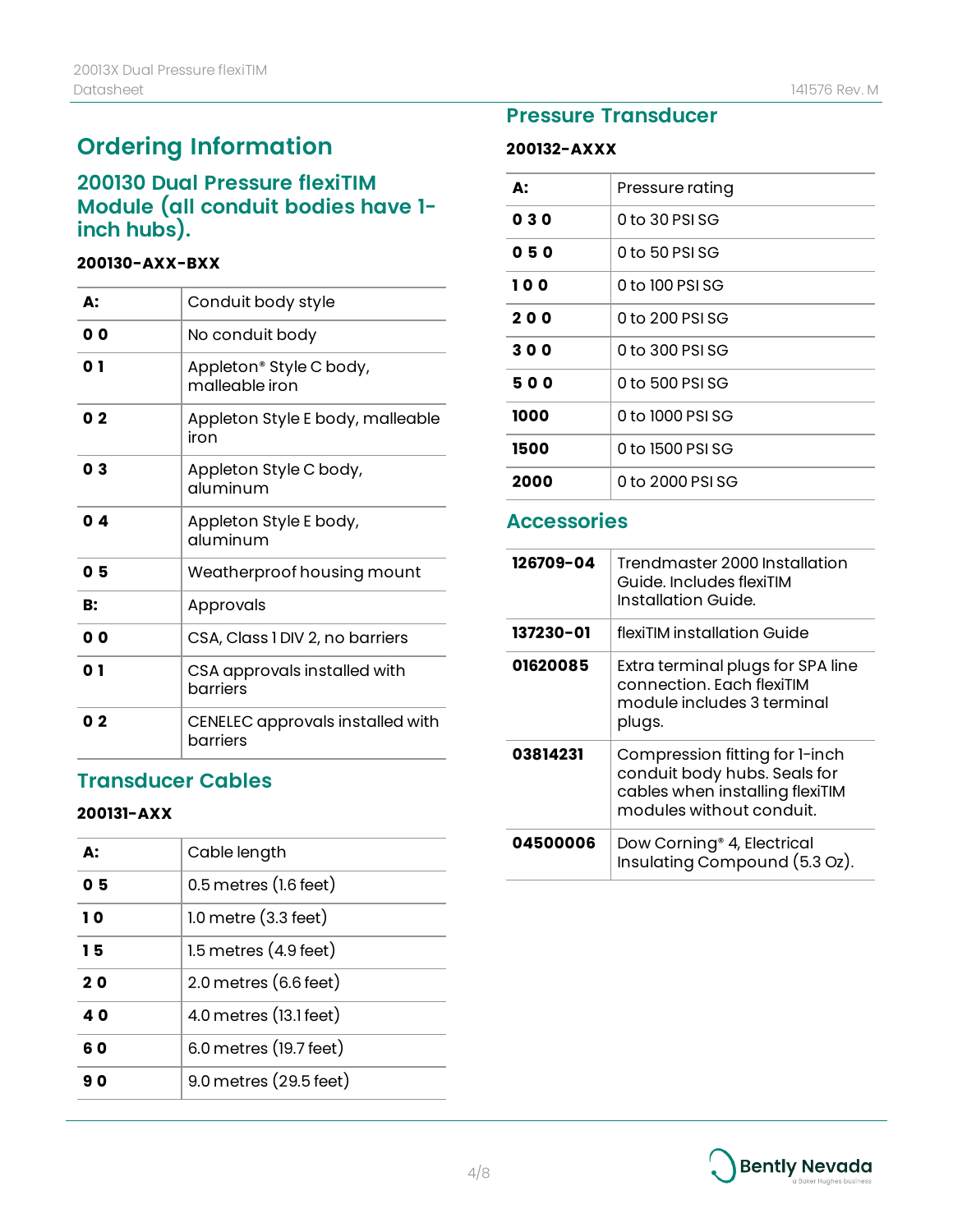# <span id="page-4-0"></span>**Graphs and Figures**

All dimensions in millimetres [inches] except as noted.



#### **Figure 1: Dual Pressure flexiTIM Module Dimensions (Top View)**



- 1. 1/2-20 5-pole female receptacle
- 2. Powder-coated aluminum housing
- 3. 63.3 mm [2.49 in]. Allow 127 mm [5 in] for total height with connector and cable bend.
- 4. Gasket

#### **Figure 2: Dual Pressure flexiTIM Module Dimensions (Side View)**



**Figure 3: Dual Pressure flexiTIM Module Bottom View**

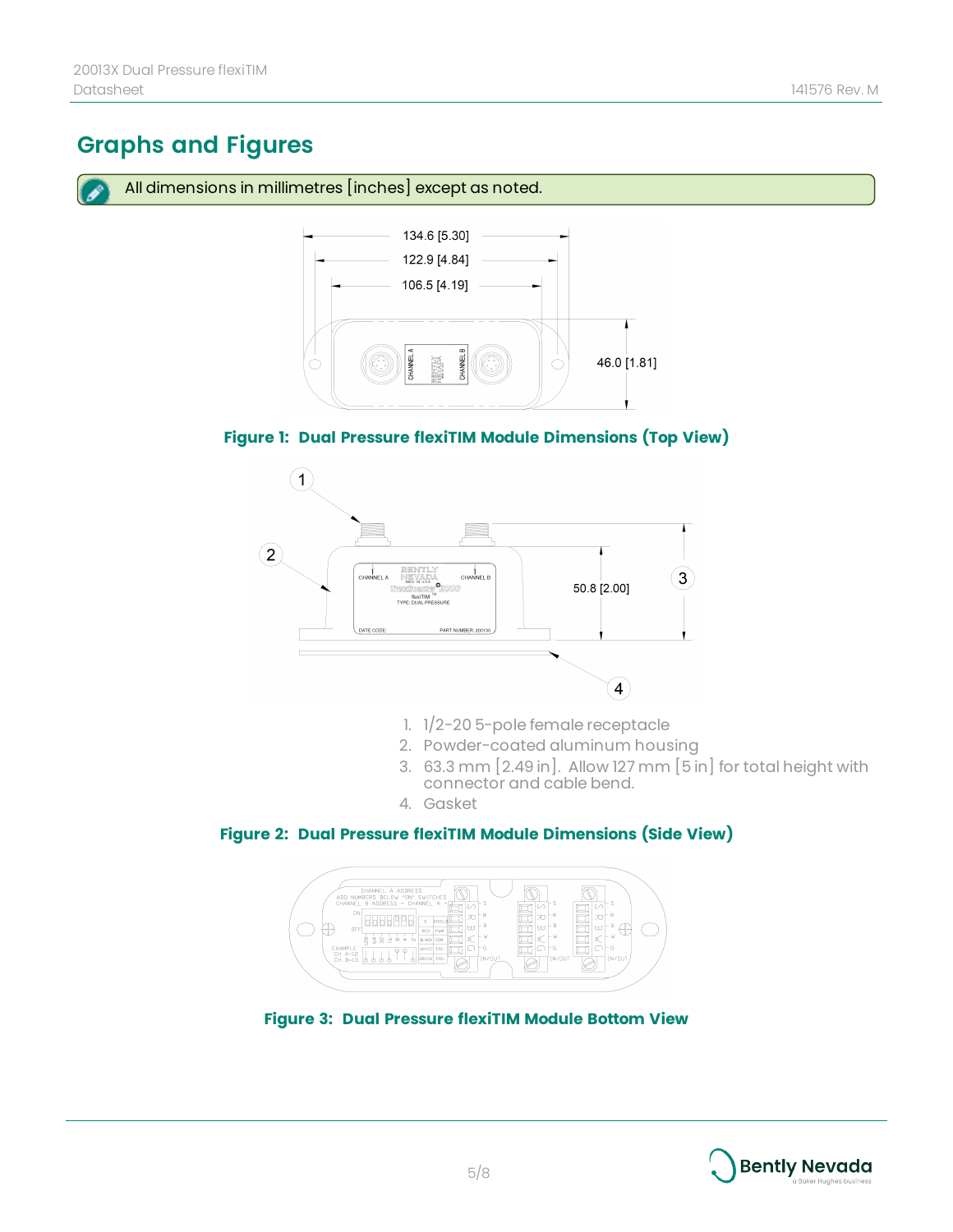

**Figure 4: Conduit Body Style C Provided with flexiTIM Modules**



#### **Figure 5: Conduit Body Style E Provided with flexiTIM Modules**



- 1. Transducer cables with environmental boots
- 2. Transducers
- 3. Conduit body
- 4. flexiTIM module
- 5. Rigid conduit
- 6. SPA line

#### **Figure 6: Installed Pressure flexiTIM Module**

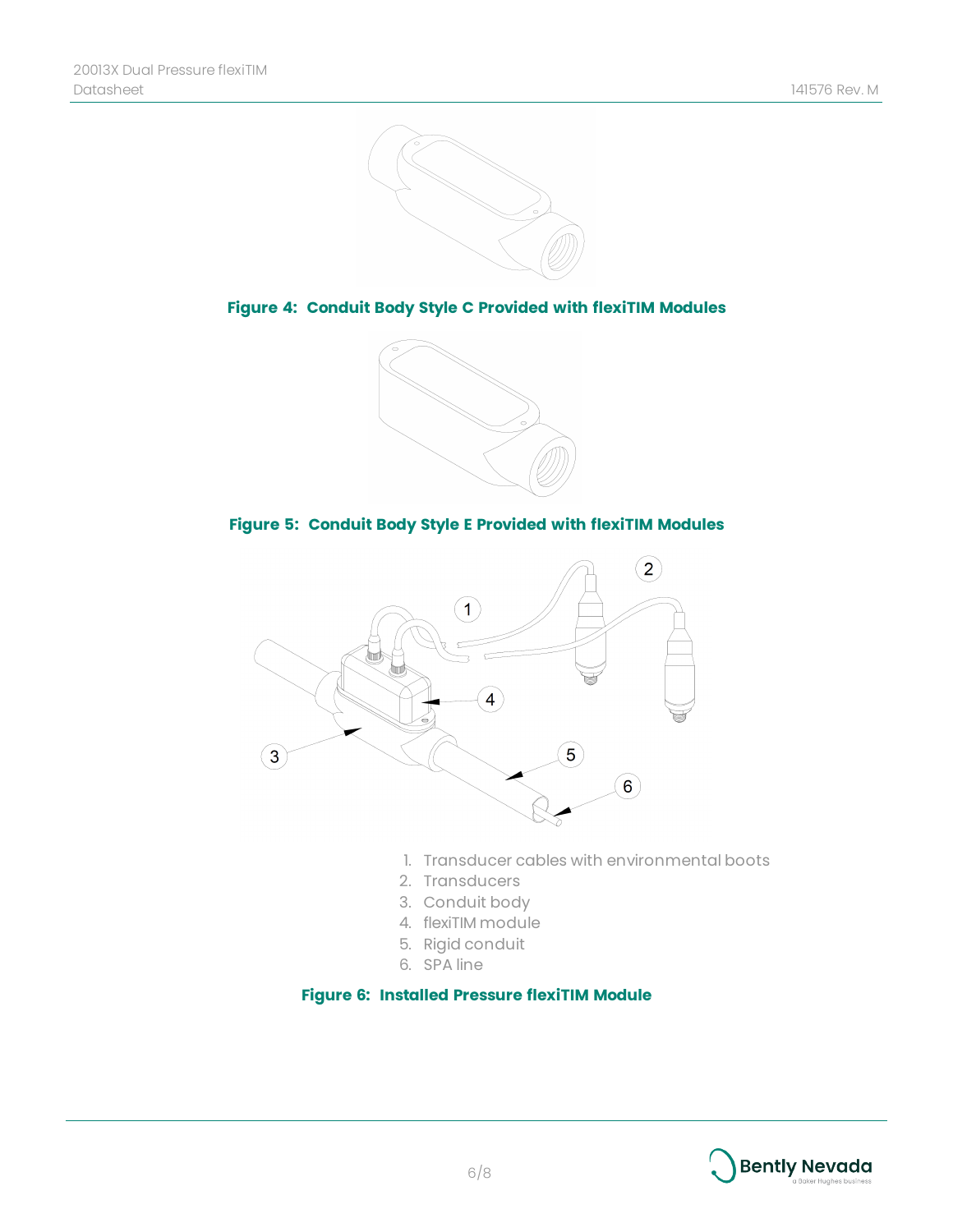

- 1. 1/4-18 NPT
- 2. MS3113H8-4P, 4-position male or equivalent. A = + Excitation,  $B = + Out$ ,  $C = - Out$ ,  $D = - Excitation$ .